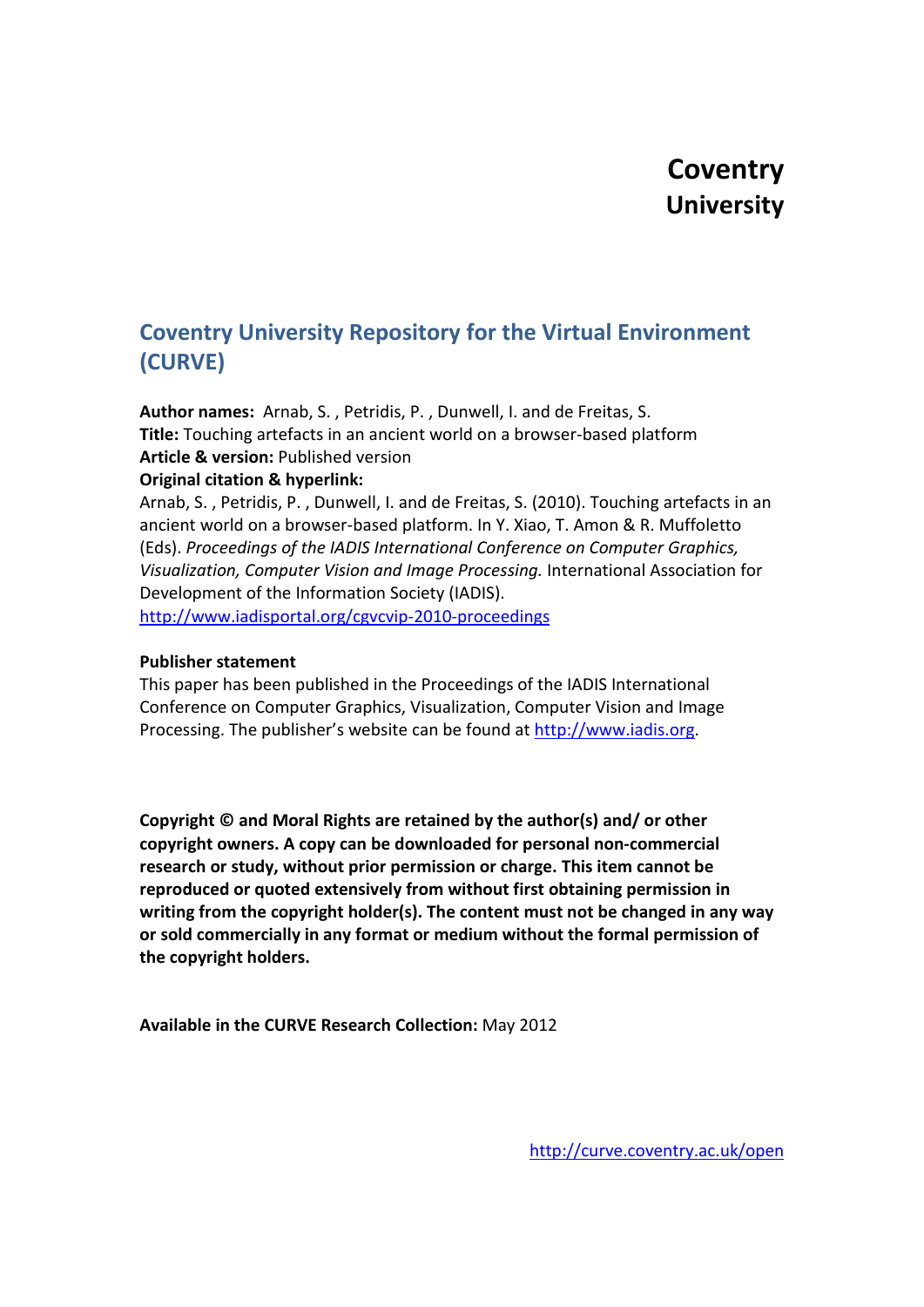# **TOUCHING ARTEFACTS IN AN ANCIENT WORLD ON A BROWSER-BASED PLATFORM**

Sylvester Arnab, Panagiotis Petridis, Ian Dunwell, Sara de Freitas

*Serious Games Institute Coventry University Technology Park Innovation Village, Cheetah Road Coventry, CV1 2TL, UK*

#### **ABSTRACT**

Innovations in teaching and learning process are influenced by the rapid emergence of a knowledge society and tremendous growth in demands for highly informed and educated individuals. Various kinds of computer-based learning systems have already been integrated into conventional teaching methods. However, there is a pressing need to provide a more accessible and immersive learning environment in order to increase learners' receptiveness towards the learning process. Complete involvement of learners in their learning environment will promote better absorptions of knowledge via experiential and exploratory pedagogies. In tandem with such pedagogic approaches, this paper discusses the deployment of tactile perception to complement virtual artefacts within the domain of cultural heritage. By stimulating visual and tactile perceptions, the learners' engagement and interest can be sustained. Towards enhancing accessibility to a wider demography in a more cost-effective manner, web technologies provide a platform that is widely available for mass consumption. The development capitalises on the fact that the majority of UK households have access to computers and internet.

#### **KEYWORDS**

Haptics, web technology, e-learning, cultural heritage, H3D, X3D

#### **1. INTRODUCTION**

Learning ancient history is fundamentally dependent upon intangible narratives often accompanied by illustrations and historical facts. To promote better absorption of knowledge, complete involvement of learners in their learning process is essential. Experiential learning (Kolb et al., 1984) advocates such engagement. However, virtualisation of the learning environment often implies experiences become abstract subsets of their real-world counterparts, and therefore fissures can emerge in the experiential model between action, (virtual) experience, and reflection. These often manifest themselves as unfulfilled learning outcomes due to inadequate fidelity, or reports of cognitive overload as learners struggle to address the additional demands required to reflect on virtual experiences in the context of real-world events (Warburton, 2008, Parker and Myrick, 2009). Hence, it is essential to narrow the gap between virtual and real spaces, and thus enable experiential learning techniques to be more readily and effectively applied.

Within the domain of cultural heritage, ancient artefacts that are physically unavailable in a class-room setting may be made tangible in a virtual environment (VE). 'Seeing is believing' - but physically touching a virtual artefact may narrow the gap between what we perceive as a virtual and real object. The educational benefits of such an approach are well-documented; Shams and Seitz (2008) advocate multisensory teaching approaches as mirroring more closely evolved learning processes, suggesting unisensory approaches are suboptimal and that their selection is based in practicality rather than pedagogy.

Existing works exploring such an approach commonly employ specialist technologies, which can be expensive and are not easily available to a general audience. Hence, to promote engagement, the deployed technologies have to support accessibility to a wider demographic. The means of transfer thus require optimisation- simple, familiar, cost effective and easily available for mass consumption.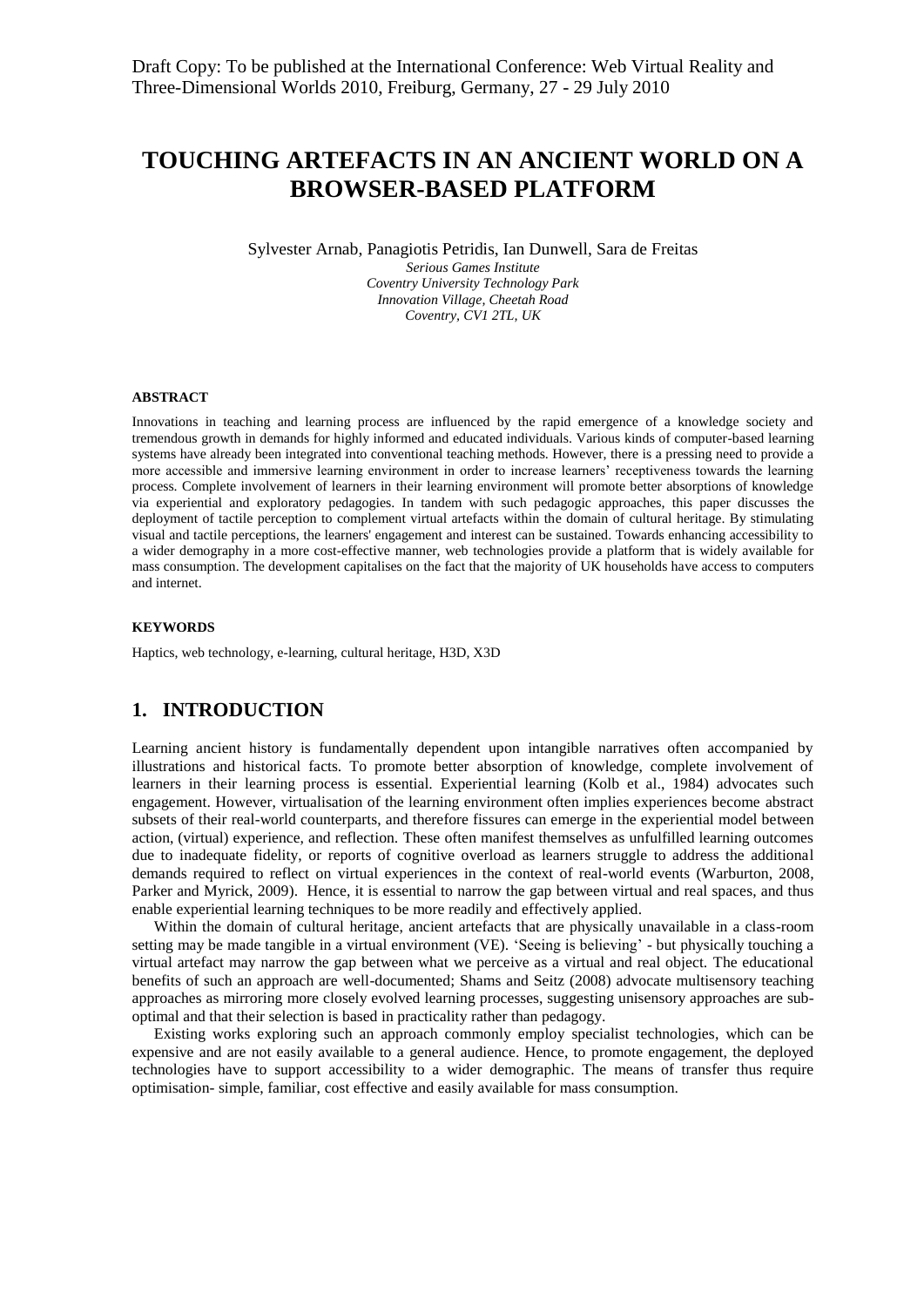This paper describes an ongoing development based on the Rome Reborn Model (Guidi et al., 2007, Petridis et al., 2010) towards a multisensory learning platform within the domain of cultural heritage. The proof-of-concept advocates experiential learning by incorporating tactile interfaces in a VE and accessibility to a wider demographic by capitalising on the fact that internet access, coupled with graphical user interfaces and web browsers, is common in education and at home (Kaklanis et. al, 2009).

# **2. RELATED WORK**

VEs have been employed within the domain of cultural heritage. Applications, such as Virtual Ancient Egypt and Virtual Gettysburg, present users with virtual recreation of ancient artefacts. Events such as a battle in a computer-generated scene can also be recreated, allowing users to move around and observe from any angle or location. First-hand experience is however not advocated by these environments.

Sound and sight may be the easiest senses to manipulate using conventional interaction techniques, but they are not the only senses. There is evidence that multimodal interfaces can create more immersive experience (Chalmers et al., 2009). Haptic technology is designed to communicate through the subtle and sensitive channels of touch and it has the potential to enrich experience in using cultural applications (Brewster, 2001; Barbagli et al., 2002; Bergamasco et al., 2002; Dettori et al, 2002). For instance, The Museum of Pure Form (Frisoli, 2007) allows visitors to interact with 3D art forms and explore the museum via stereo vision and tactile stimuli when interacting with virtual sculptures. The Interactive Art Museum (Brewster, 2001; Barbagli et al., 2002) provides the ability to touch rare art pieces. The visually impaired may also be empowered, where sight is no longer the only necessary sensory means to appreciate artwork.

However, the deployed technologies are restricted to specific audience and location due to their sophistication, complexity and cost. To reach a wider demographic, a more accessible media is crucial. For instance, over 75 percent of UK households have access to the internet (OFNS, 2009). To support a fully networked haptic application, the network architectures needed to support the addition of touch to the human computer interface have to be explored. Applications, such as The Hanoi Game and Pool Game (Ruffaldi et al., 2006) demonstrate a simple haptic interface over the web. However, it was a technology-led development rather than pedagogically-driven.

# **3. FRAMEWORK**

Towards achieving an engaging environment on a more familiar and cost-effective platform within the context of cultural heritage, the two important parameters are the incorporation of tactile perception in a virtual environment in tandem with the experiential learning technique and the need to promote accessibility by employing a browser-based platform, off-the-shelf haptic technology and open-source software. Figure 1 illustrates the proposed architecture.



Figure 1. Architecture of a browser-based VE with haptics

In order to incorporate both tactile and visual elements within a VE, H3D by SenseGraphics provides an open source haptic software development platform (H3D API) that uses the open standards OpenGL and X3D with haptics in one unified scene graph. H3D API being cross platform and haptic device independent is feasible for web applications. Unlike most other scene graph APIs, H3DAPI is designed chiefly to support a rapid development process. To promote cost-effectiveness and therefore increase accessibility, an off-the-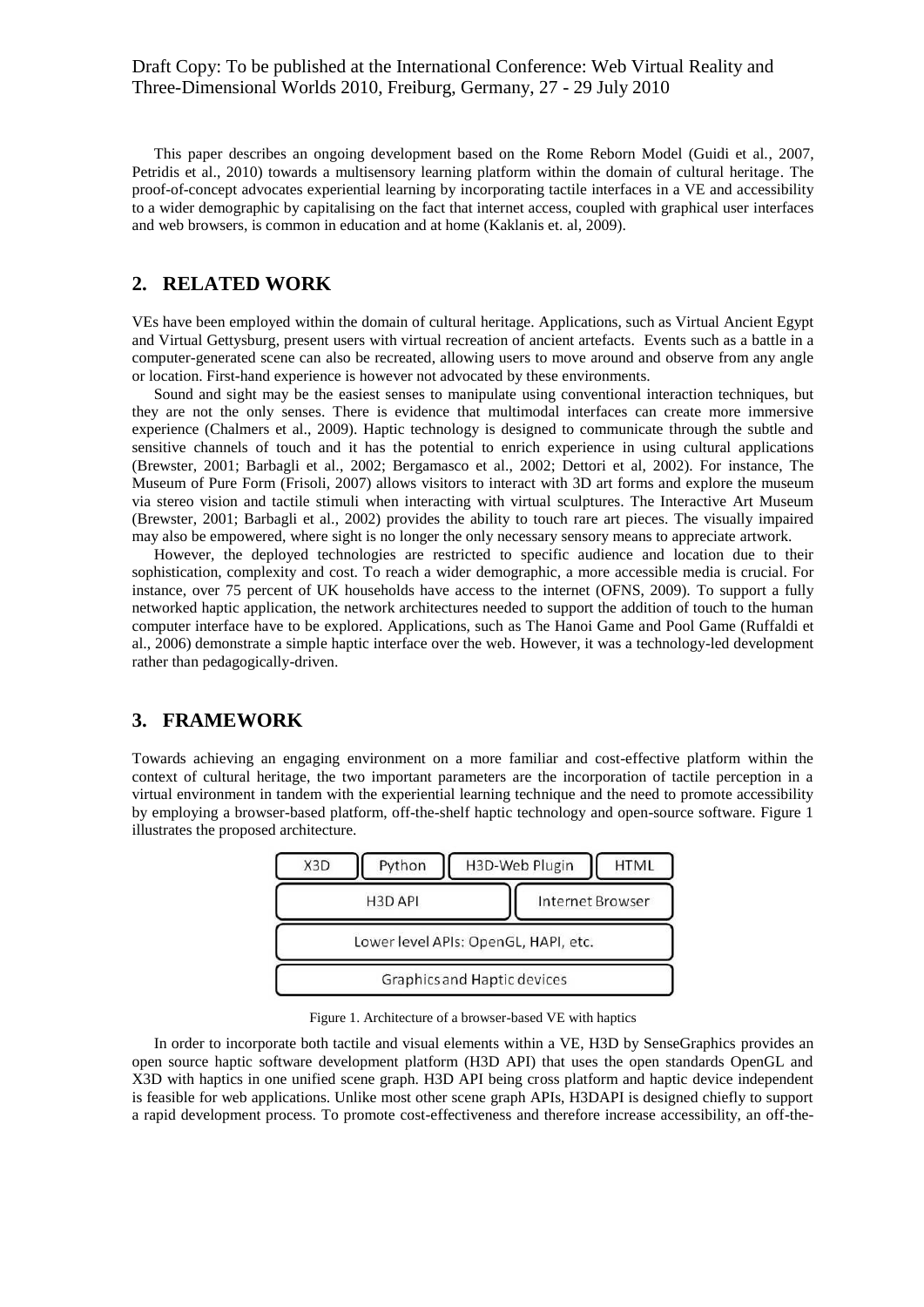# Draft Copy: To be published at the International Conference: Web Virtual Reality and Three-Dimensional Worlds 2010, Freiburg, Germany, 27 - 29 July 2010

shelf haptic device (Novint Falcon) is employed due to its usability and stability within the domain of games, is also supported by H3D and does not require prior technical skills and experience. The following sections describe the artefact development that is built on top of the H3D API and web deployment enabled by a haptic-web plug-in for an internet browser.

# **3.1 Artefact development**

# **3.1.1 Visualisation**

X3D (the Extensible 3D file format) is an ISO open standard scene-graph design that is easily extended to offer new functionality in a modular way. The X3D file format is based on XML- the standard mark-up language used in a wide variety of applications. In tandem with XML for web semantics, models from the Rome Reborn, mainly in a 3D Studio max format, are repurposed and translated into X3D to provide the visual scene-graph, which will next be extended with haptic functionality. The complete Rome Reborn model includes a digital terrain map of the city and 7000 buildings within the late-antique Aurelian Walls, which will complement the resources required to teach ancient history and cultural heritage within this era.

# **3.1.2 Haptic definition**

H3D comes with a full XML parser for loading scene-graph definitions of X3D extended with haptic functionality. With the haptic extensions to X3D via H3D API, tactile definition is incorporated into the scene-graph. In H3D API, a pre-defined Python scripting can be used to express more behaviour in the scene, such as the deformable behaviour upon interaction. Figure 2 and 3 demonstrate haptic interaction with virtual artefacts, which promotes a multisensory learning experience absence from a normal class-room setting. Tactile feedback respective of the texture, shape and material of the artefacts upon interaction will enrich learners' experience through such an exploratory engagement.



Figure 2. Haptic interaction (hand cursor) with a rigid artefact and a soft surface



Figure 3. Ancient Rome on a haptic-enabled web browser with a Novint Falcon device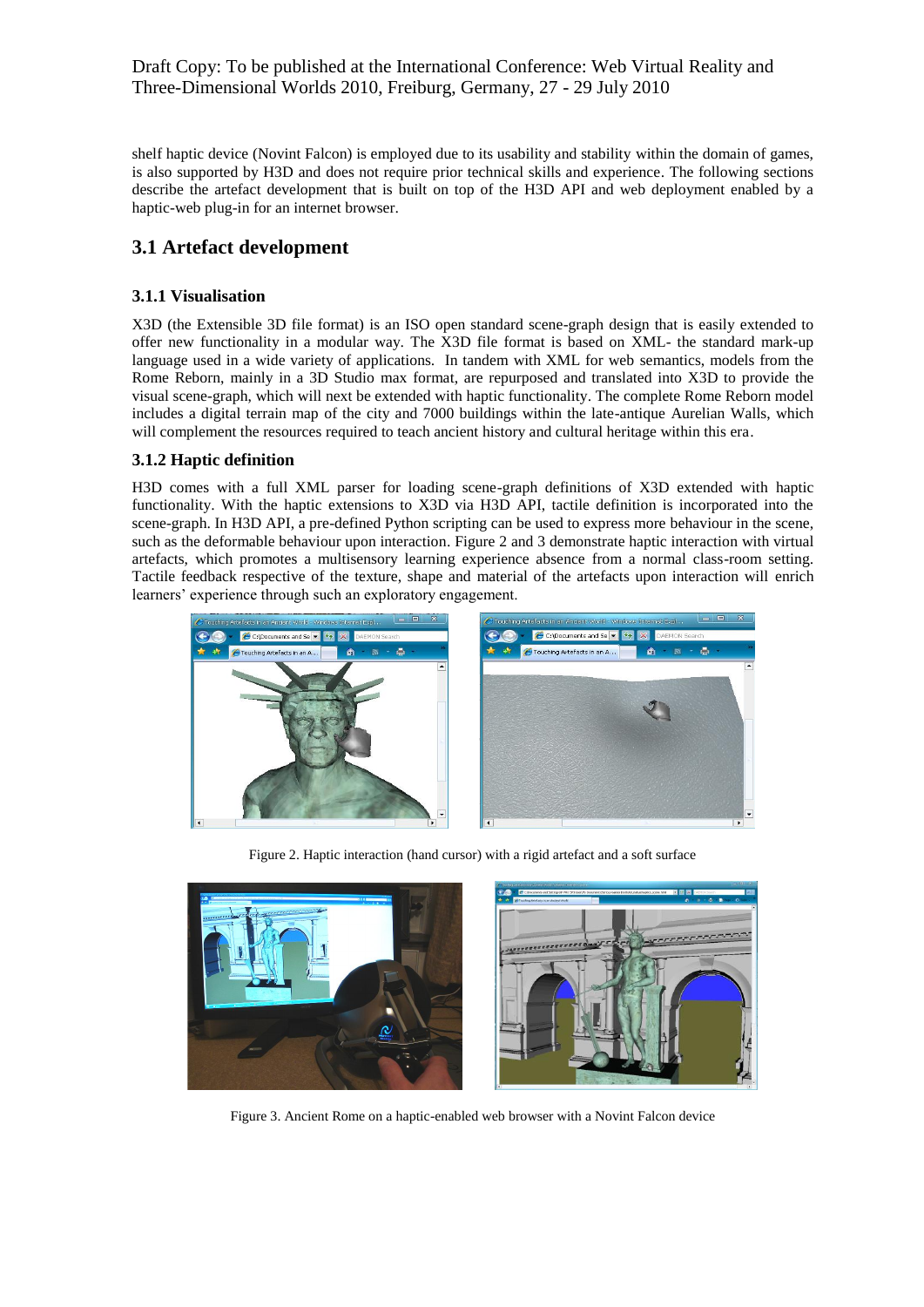# **3.2 Web deployment**

HTML encapsulates the scene-graph definitions developed using H3D API, which can be displayed on the web browser via the H3D-Web plug-in. Figure 3 illustrates a haptic-enabled browser, where users can experience tactile feedback from real-time interactions with the artefacts over the web using a Novint Falcon device. To optimise the learning environment, the platform architecture has to be set up on the client's machine as a downloadable installer that encapsulates the required components. The runtime processing, such as rendering, is thus delegated to the client. The web content including the haptic-enabled visualisation resides at the server side.

# **4. CONCLUSIONS**

By engaging both visual and tactile perceptions in a virtual learning environment, a firsthand learning experience may be advocated. This paper has briefly described an innovative approach in introducing tactile perception in learning over the web, which aims to reach a wider demography in a cost-effective way. This development complements the existing project on cultural heritage based on the Rome Reborn model at the Serious Games Institute

Several limitations exist with current techniques. Firstly, challenges exist in providing high levels of realism, in terms of both visual and tactile fidelity, for deformable objects. Existing work such as Arnab & Raja (2008) can be adopted to address these concerns through an increase in realism and accuracy in object behaviour. Secondly, there are also possible latency and bandwidth issues when attempting to provide realtime high quality graphics to non-broadband users; however, this can be addressed by providing an option to download virtual scenes for local interaction. The immediate future work is to evaluate the level of engagement, motivation and cognitive benefit of the proposed learning platform. Findings will be disseminated via future publications.

By making available a whole new category of sensations on a web platform, haptic technology will open up gigantic possibilities for developers. The framework can be further adopted and extended by other developers of virtual cultural heritage, game-based learning, healthcare technologies and commercial applications within the context of business-to-business (B2B) and business-to-customer (B2C) scenarios.

# **ACKNOWLEDGEMENT**

The Roma Nova project team at the Serious Games Institute for providing the digital artefacts for the development of the haptic-enabled web environment.

## **REFERENCES**

Arnab, S. and Raja, V. 2008. Chapter 4: Simulating a Deformable Object Using a Surface Mass Spring System. *In Proceedings of the 3rd international Conference on Geometric Modeling and Imaging.* GMAI. IEEE Comput. Soc.

Bergamasco, M. et al, 2002. Haptics technologies and cultural heritage applications.*Proceedings Of Computer Animation 2002 (CA 2002)*. Geneva, Switzerland, IEEE Comput. Soc.

Brewster, S. A, 2001. The Impact of Haptic 'Touching' Technology on Cultural Applications. *Proceedings of EVA2001*, Vasari UK, s28 1-14.

Butler, M. and Neave, P., 2008. Object appreciation through haptic interaction, *Proceedings of ascilite Melbourne 2008*.

Chalmers et al., 2009. *Towards high-fidelity multi-sensory virtual environments*, The visual Computer, Vol. 25, 12/December 2009, pp. 1101-1108, Springer Berlin/Heidelberg.

Dettori, A. A. et al, 2002. Art Touch with CREATE haptic interface, *The 11th International Conference on Advanced Robotics*, University of Coimbra, Portugal, June 30 - July 3, 2003.

Frisoli, A, 2007. The Museum of Pure Form. [Online] Available: http://www.pureform.org/